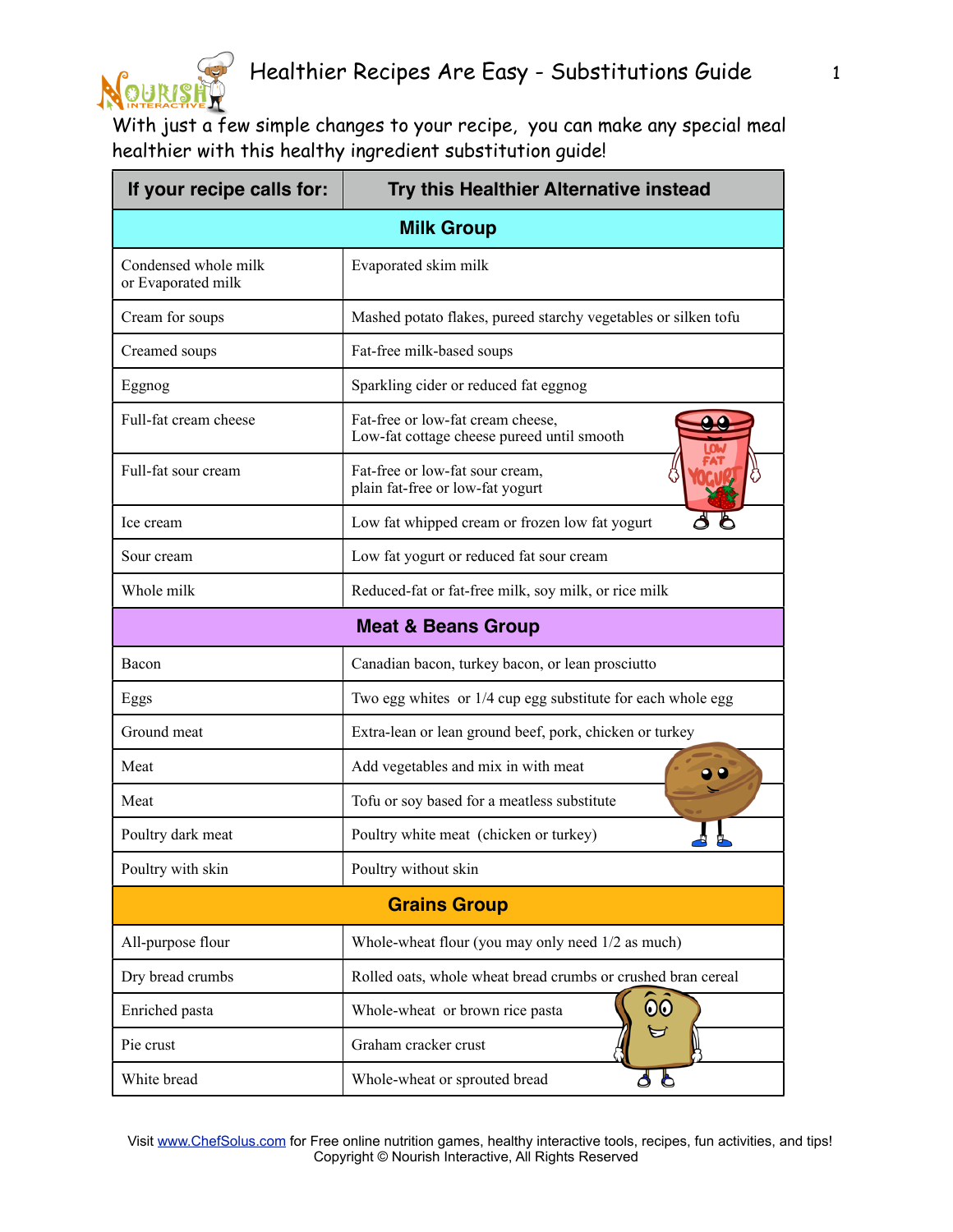## Healthier Recipes Are Easy - Substitutions Guide 2

| If your recipe calls for:                                   | Try this Healthier Alternative instead                                                                       |  |
|-------------------------------------------------------------|--------------------------------------------------------------------------------------------------------------|--|
| White rice                                                  | Brown rice, wild rice, bulgur, couscous or pearl barley                                                      |  |
| <b>Vegetables</b>                                           |                                                                                                              |  |
| Creamed vegetables                                          | Steamed vegetables                                                                                           |  |
| Add some vegetables!                                        | Arugula, chicory, collard greens, dandelion greens,<br>kale, mustard greens, spinach or watercress and more! |  |
| Mashed potatoes                                             | Mashed sweet potatoes                                                                                        |  |
| <b>Fruit Group</b>                                          |                                                                                                              |  |
| Fruit canned in heavy syrup                                 | Fruit canned in its own juices or in water, or fresh fruit                                                   |  |
| Pie and ice cream                                           | Fresh fruit with sorbet                                                                                      |  |
| Add fruits as toppings to<br>dessert!                       | Baked fruit based desserts with no added sugar                                                               |  |
| <b>Seasonings and Sugars</b>                                |                                                                                                              |  |
| Chocolate chips                                             | Dried fruit                                                                                                  |  |
| Seasoning salt                                              | Herb seasonings or minced garlic, celery or onions                                                           |  |
| Syrup                                                       | Pureed fruit, such as applesauce<br>Low-calorie, sugar-free syrup                                            |  |
| Soy sauce                                                   | Low-sodium soy sauce                                                                                         |  |
| High sodium packaged<br>or canned foods                     | Low-sodium or reduced-sodium versions                                                                        |  |
| Sugar for desserts                                          | Natural sweeteners such as fruit, honey or Agava                                                             |  |
| Sugar                                                       | Try cutting the sugar by 1/3 amount.                                                                         |  |
| <b>Oils</b>                                                 |                                                                                                              |  |
| Butter, margarine, shortening or<br>oil to prevent sticking | Cooking spray or nonstick pans                                                                               |  |
| Butter, shortening or oil                                   | Margarine or 1/2 the amount of fruit puree when baking<br>00                                                 |  |
| Margarine in baked goods                                    | Trans fat-free butter spreads or shortenings that are<br>specially formulated for baking                     |  |
| Mayonnaise                                                  | Reduced-calorie, reduced-fat mayonnaise                                                                      |  |
| Oil-based marinades                                         | Wine, balsamic vinegar, fruit juice or fat-free broth                                                        |  |
| Salad dressing                                              | Fat-free or reduced-calorie dressing, herbed season olive oil or<br>flavored vinegars                        |  |

Visit [www.ChefSolus.com](http://www.ChefSolus.com) for Free online nutrition games, healthy interactive tools, recipes, fun activities, and tips! Copyright © Nourish Interactive, All Rights Reserved